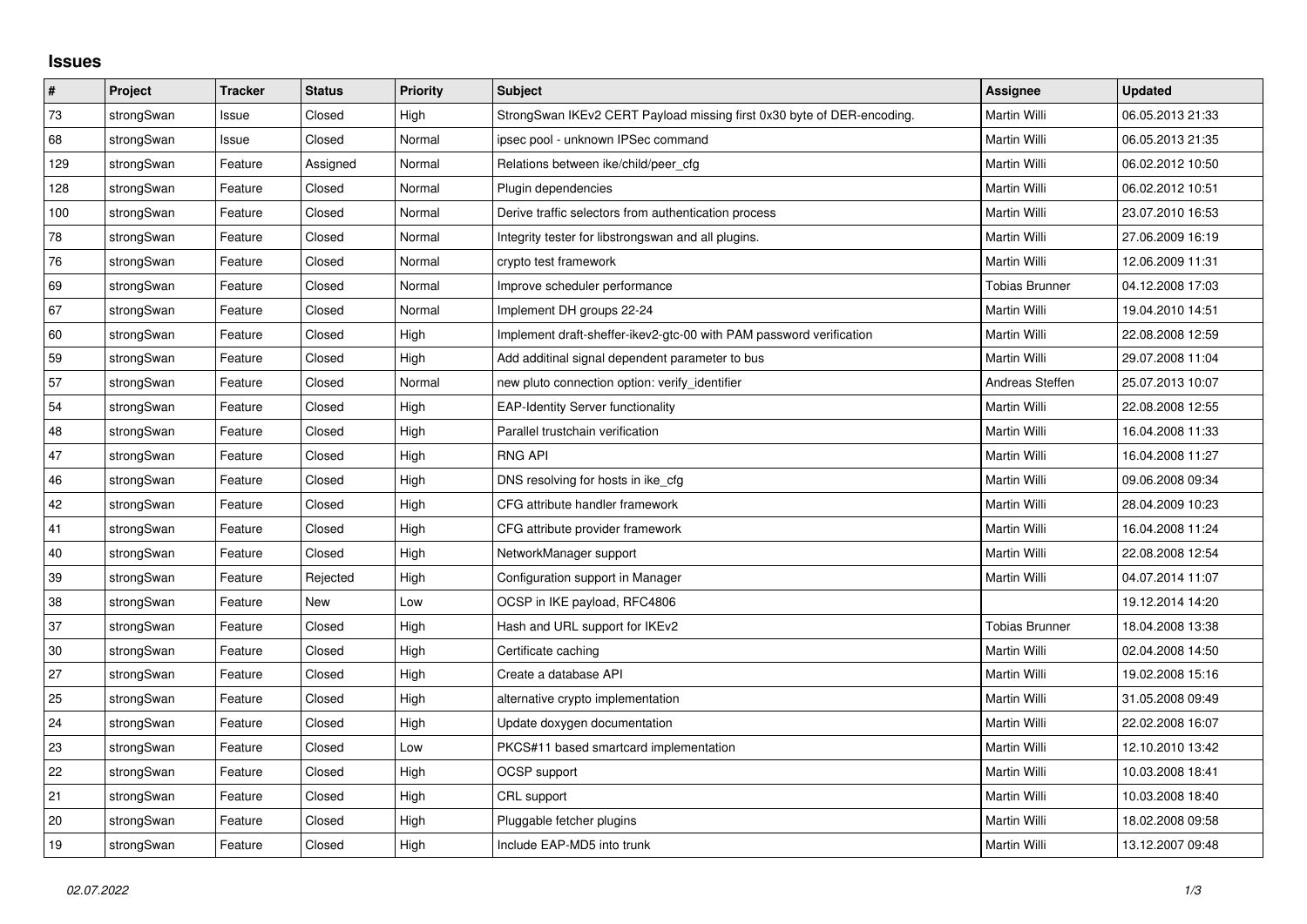| $\sharp$                  | Project    | <b>Tracker</b> | <b>Status</b> | Priority | <b>Subject</b>                                                          | <b>Assignee</b>     | <b>Updated</b>   |
|---------------------------|------------|----------------|---------------|----------|-------------------------------------------------------------------------|---------------------|------------------|
| 18                        | strongSwan | Feature        | Closed        | High     | Merge EAP-AKA module into trunk                                         | Martin Willi        | 13.12.2007 09:47 |
| 17                        | strongSwan | Feature        | Closed        | High     | Pluggable crypto modules                                                | Martin Willi        | 15.02.2008 09:36 |
| 16                        | strongSwan | Feature        | Closed        | High     | Generic plugin architecture                                             | Martin Willi        | 15.02.2008 09:37 |
| 15                        | strongSwan | Feature        | Closed        | High     | Implement rauthentication using RFC4478                                 | Martin Willi        | 30.11.2007 14:55 |
| 14                        | strongSwan | Feature        | Closed        | High     | Initiate/Terminate IKE_SAs                                              | Martin Willi        | 13.11.2007 14:04 |
| 13                        | strongSwan | Feature        | Closed        | High     | Implement a modular credential framework                                | Martin Willi        | 15.02.2008 09:36 |
| $\overline{7}$            | strongSwan | Feature        | Closed        | High     | Relational database configurations/credentials                          | Martin Willi        | 02.04.2008 16:30 |
| 6                         | strongSwan | Feature        | Closed        | High     | XML based configuration interface: Control                              | <b>Martin Willi</b> | 13.11.2007 14:04 |
| $\overline{5}$            | strongSwan | Feature        | Closed        | High     | XML based configuration interface: Status query                         | Martin Willi        | 07.08.2007 08:49 |
| $\overline{4}$            | strongSwan | Feature        | Closed        | High     | XML based configuration interface: Infrastructure                       | Martin Willi        | 02.07.2007 16:30 |
| $\ensuremath{\mathsf{3}}$ | strongSwan | Feature        | Closed        | High     | refactoring of thread management                                        | Martin Willi        | 29.06.2007 14:49 |
| $\overline{c}$            | strongSwan | Feature        | Closed        | High     | Complete MOBIKE support                                                 | Martin Willi        | 31.10.2007 10:30 |
| $\mathbf{1}$              | strongSwan | Feature        | Closed        | High     | Partial MOBIKE implementation                                           | Martin Willi        | 02.07.2007 16:14 |
| 214                       | strongSwan | Bug            | Closed        | Normal   | OS X lacks sem_timedwait                                                | Martin Willi        | 20.08.2012 17:22 |
| 79                        | strongSwan | <b>Bug</b>     | Closed        | High     | Windows 7 sometimes fails to verify RSA signatures done by gcrypt       | Martin Willi        | 30.06.2009 12:22 |
| 71                        | strongSwan | <b>Bug</b>     | Closed        | High     | Improved Acquire handling                                               | Martin Willi        | 20.05.2009 11:54 |
| 70                        | strongSwan | <b>Bug</b>     | Closed        | High     | IP <sub>v6</sub>                                                        | Andreas Steffen     | 21.02.2009 11:09 |
| 66                        | strongSwan | <b>Bug</b>     | Closed        | Normal   | patch for alignment buffer on xscale ARM processor                      | Martin Willi        | 14.11.2008 15:35 |
| 65                        | strongSwan | Bug            | Closed        | High     | Many UML tests fail                                                     | Andreas Steffen     | 07.10.2008 07:09 |
| 64                        | strongSwan | <b>Bug</b>     | Closed        | High     | MOBIKE with changed NAT mappings                                        | Martin Willi        | 08.10.2008 14:21 |
| 63                        | strongSwan | <b>Bug</b>     | Closed        | Low      | _' missing in testing/testing.conf                                      | Martin Willi        | 30.09.2008 14:49 |
| 62                        | strongSwan | <b>Bug</b>     | Closed        | Normal   | ikev2 missing rekeying support not recognised                           | Martin Willi        | 14.11.2008 15:17 |
| 61                        | strongSwan | Bug            | Closed        | High     | When recovering from DPD, firewall rules aren't added as necessary      | Andreas Steffen     | 06.05.2013 21:43 |
| 58                        | strongSwan | Bug            | Closed        | Normal   | Please fix bashism in /src/ipsec/ipsec.in                               | Martin Willi        | 16.07.2008 09:08 |
| 56                        | strongSwan | <b>Bug</b>     | Closed        | High     | New interface for EAP-SIM backend                                       | Martin Willi        | 24.10.2008 10:23 |
| 55                        | strongSwan | <b>Bug</b>     | Closed        | High     | Implement SHA512/384/256 HMAC with proper truncation in kernel          | Martin Willi        | 03.12.2009 11:41 |
| 53                        | strongSwan | <b>Bug</b>     | Closed        | Normal   | Printf handler for proposal t                                           | Martin Willi        | 12.06.2008 14:23 |
| 52                        | strongSwan | <b>Bug</b>     | Closed        | High     | Migrate ESP sequence number in update_sa                                | Tobias Brunner      | 25.06.2008 08:40 |
| 51                        | strongSwan | Bug            | Closed        | Urgent   | fips_signer should not chek for \$(PREFIX)/libexec/ipsec/ at build time | Andreas Steffen     | 19.08.2008 21:10 |
| 50                        | strongSwan | Bug            | Closed        | High     | plutostderrlog option missing                                           | Martin Willi        | 11.05.2008 10:10 |
| 49                        | strongSwan | Bug            | Closed        | High     | starter log directly to terminal                                        | Martin Willi        | 30.04.2009 10:18 |
| 45                        | strongSwan | Bug            | Closed        | High     | Failure to open SQLite database crashes charon                          | Martin Willi        | 07.04.2008 09:16 |
| 44                        | strongSwan | <b>Bug</b>     | Closed        | Normal   | multiple copies of ca certificate in cache                              |                     | 07.04.2008 10:51 |